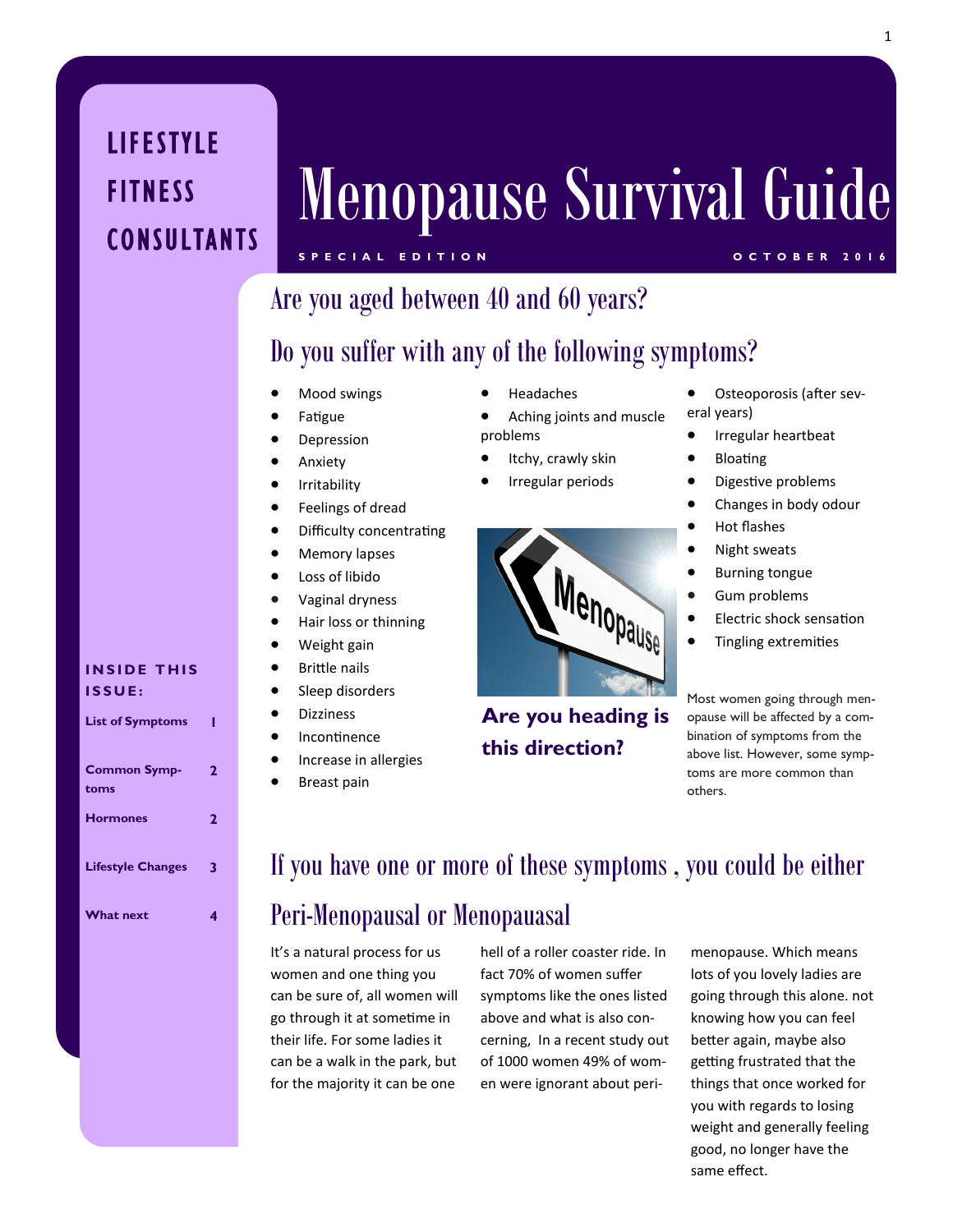## Signs and symptoms of menopause

### **The most common from the list of menopause symptoms are:**

**Hot flashes.** When hormone levels are fluctuating, your body can become confused and believe it's too hot when it's not. This causes it to sweat and release heat, which results in a hot flash.

**Night sweats.** When you're sleeping and get a hot flash, your body realizes it's overheated and tries to cool you down by sweating, which can cause you to wake up, chilled and covered in sweat.

**Irregular periods.** This is natural part of menopause as your body transitions away from its fertile state.

**Loss of libido.** Also caused by fluctuating hormones, this can be difficult for some relationships.

**Vaginal dryness.** Hormone imbalances can also cause loss of lubrication and dryness in the vagina, leading to uncomfortable and even painful sex.

**Mood swings.** Mood swings are defined as extreme or abrupt fluctuations in mood. Women commonly experience mood swings because hormonal imbalance.

*Our hormones control everything in our bodies and when they are out of whack, we don't feel like ourselves..*

**Our hormones control everything in our bodies and without getting into a lot of science about anatomy and physiology, you just know what when they are out of whack. We don't feel like ourselves. The balance of this system can be thrown off by many factors such as a poor diet, chronic stress, lack of sleep, environmental toxins, and autoimmune conditions (among others). As we get older, the levels of our hormones go down….and this is perfectly normal. These changes are different for everyone and can range from mildly annoying to darn right miserable.**

#### The Seven Dwarves of Menopause



Itchy, Bitchy, Sweaty, Sleepy, Bloated, Forgetful & Psycho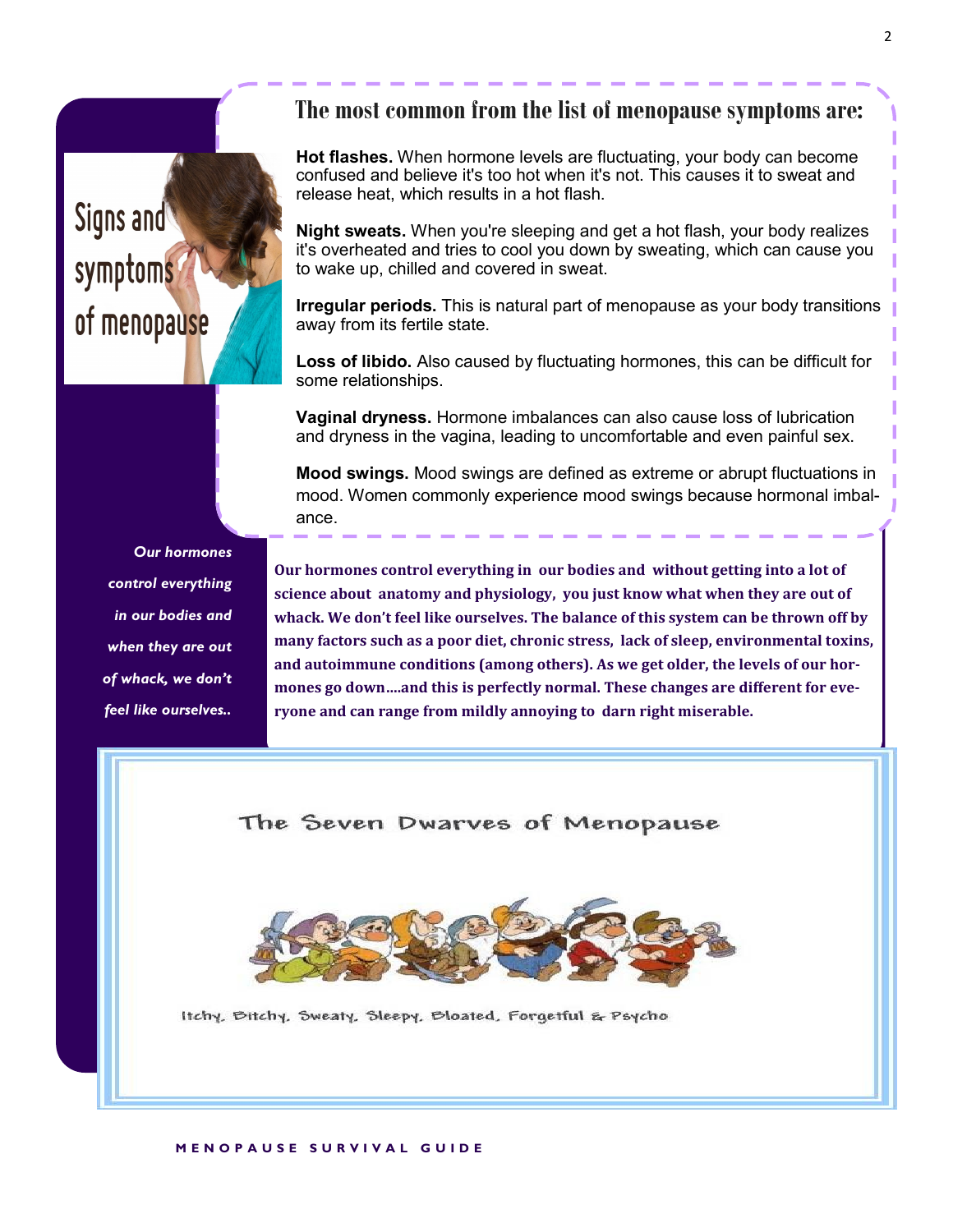## **What can you do to help yourself get through Peri Menopause or Menopause?**

In the treatment of menopause symptoms, there are 3 main areas that can help with symptoms:

- 1) **Lifestyle Changes**,
- 2) **Alternative Medicine**,
- 3) **Medications and Surgery**.
- 4) But before you even look at numbers 2 and 3, you need to do some house keeping and get the basics in place . Only then move on to 2 & 3 only if necessary.

## SIMPLE LIFESTYLE CHANGES

While this approach requires the most self-discipline, it is risk-free and also benefits overall health in addition to helping with Peri and menopause symptoms. So my top tips, to ease symptoms are:

## **Avoiding caffeine and alcohol,**

Cut down and limit your intake to reduce night sweats, the bloat and weight gain around your tummy. It can also help you get a more restful nights sleep.

## **Sleeping seven to eight hours per night**

Night sweats or insomnia can cause a women to awake several times a night. Sleep disorders can also lead to further **depression** and **anxiety**, which may make sleep difficult. This can cause a vicious circle of lack of sleep, **fatigue**, and other symptoms of menopause. Switch off all electronic devices as least 2 hours before your bed time, don't take your mobile to bed with you, make your bedroom as dark and as calm as possible

### **Practicing breathing exercises**

Try meditation, restorative yoga, a stretch class. This will help to reduce the hormone cortisol, which can be responsible to weight gain.

### **Eating a balanced diet**

Balance your blood sugar levels. Cut out all processed food, eat protein and lots of veggies with each meal.

### **Exercising regularly**

Latest research shows us interval training (HIIT), Strength training (using weights) are the most beneficial type of exercise to maintain a healthy weight and help strengthen bones if you are Peri or Menopausal.

### **Staying hydrated**

Drink at least 2 to 3 litres of water per day, more if its hot or you are exercising.

## **Stop Smoking**